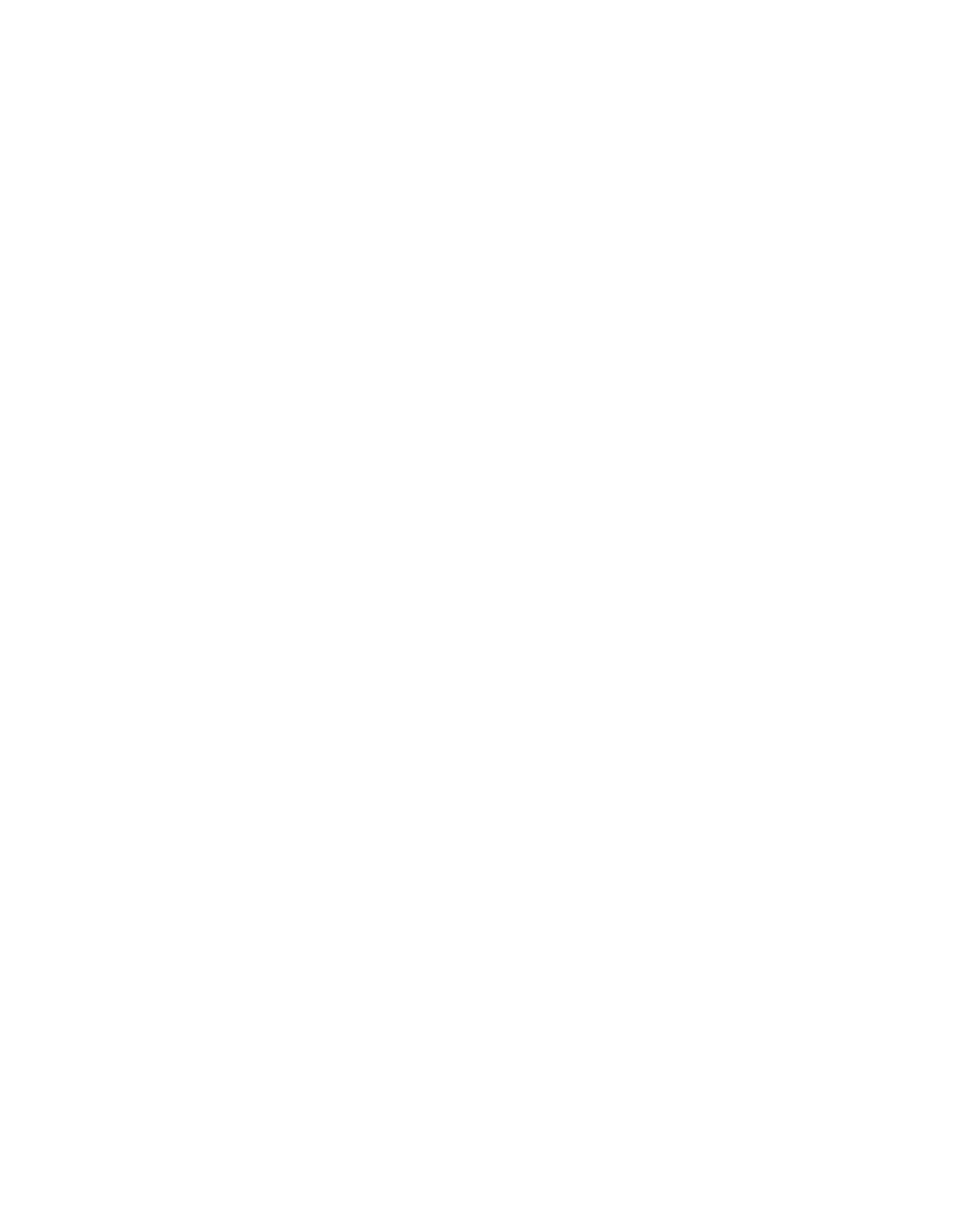**10. Policy on Student Satisfaction and Student Grievance Procedures.** Anaheim University places great emphasis on putting the educational experience of its student body as the first priority of its administration, faculty, and staff. In line with this "Students First, Always" policy, the University seeks to continuously improve the educational experience of its students, including the quality of academics, learning resources, online learning system, and Student Services. Students have the opportunity to provide feedback at the end of each term through questionnaires. In addition, students always have the opportunity to provide feedback, seek assistance, and express grievances to Student Services by sending an e-mail. Grievances sent in writing will receive a response within 10 days of the University receiving the grievance. Once a grievance is received, it will be directed to the appropriate department and the individual responsible for overseeing that department. Grievances that cannot be resolved by the department will be referred to the Vice-President for Administrative Affairs and the Office of the President. A student or any member of the public may file a complaint about this institution with the Bureau for Private Postsecondary Education by calling 888- 370-7589 toll-free, or by completing a complaint form, which can be obtained on the bureau's internet web site: www.bppe.ca.gov Any questions a student may have regarding this enrollment agreement that have not been satisfactorily answered by the institution may be directed to the Bureau for Private Postsecondary Education at 1747 North Market Blvd., Ste 225, Sacramento, CA 95834, www.bppe.ca.gov., by calling 888-370-7589 or 916-574-8900, or by sending a fax to 916-263-1897, or contacting the Distance Education Accrediting Commission (DEAC) at https://www.deac.org/Student-Center/Complaint-Process.aspx.(916) 431-6959. Fax: (916) 263-1897, or the Distance Education Accrediting Commission (DEAC) at 1101 17th Street NW, Suite 808, Washington, DC 20036, ATTN: COMPLAINTS

**11. Student Complaint Process** Anaheim University is registered with the Maryland Higher Education Commission. The complaint process for students who are enrolled in Anaheim University and reside in Maryland is as follows: (1) Difficulties with program structures, schedules, or other issues should first be discussed with the student's professor. (2) If unresolved, students should then email the support team support@anaheim.edu with any questions or concerns. The support team will respond as quickly as possible with a resolution to the student's problem. Anaheim University is subject to investigation of complaints by the Office of the Attorney General or the Maryland Higher Education Commission. Any complaints should be directed to: Maryland Attorney General, Consumer Protection Division, 200 St. Paul St. Baltimore, MD 21202, 410-528-8662 or 888-743-0823 (toll Free)

| 12a Itemization and total of fees and charges – Postgraduate Programs.                                                                                                        |          |                                                   |                                                                                                                                                |          |                                     | The following itemizes all of the fees and charges for which the student is responsible.                                                                                                                                                                                                                                                                                                                                                                                                                                                                                                                                                                            |
|-------------------------------------------------------------------------------------------------------------------------------------------------------------------------------|----------|---------------------------------------------------|------------------------------------------------------------------------------------------------------------------------------------------------|----------|-------------------------------------|---------------------------------------------------------------------------------------------------------------------------------------------------------------------------------------------------------------------------------------------------------------------------------------------------------------------------------------------------------------------------------------------------------------------------------------------------------------------------------------------------------------------------------------------------------------------------------------------------------------------------------------------------------------------|
| <b>MA in TESOL DEGREE PROGRAM</b>                                                                                                                                             |          |                                                   | <b>GRADUATE DIPLOMA in TESOL PROGRAM</b>                                                                                                       |          |                                     | Affordable Pay-As-You-Learn System: Pay for only one course at                                                                                                                                                                                                                                                                                                                                                                                                                                                                                                                                                                                                      |
| <b>Non-Refundable Fees</b>                                                                                                                                                    |          |                                                   | <b>Non-Refundable Fees</b>                                                                                                                     |          |                                     | a time, or receive a 10% discount on tuition by paying 100% of your<br>program fees at the time you enroll                                                                                                                                                                                                                                                                                                                                                                                                                                                                                                                                                          |
| Application Fee (Non-refundable after 7 days)                                                                                                                                 | \$       | 75.00                                             | Application Fee (Non-refundable after 7 days)                                                                                                  | \$       | 75.00                               |                                                                                                                                                                                                                                                                                                                                                                                                                                                                                                                                                                                                                                                                     |
| Registration Fee (Non-refundable after 7 days)                                                                                                                                |          | 100.00                                            | Registration Fee (Non-refundable after 7 days)                                                                                                 | \$       | 100.00                              | Note: Program fees do not include textbooks. A student can plan on                                                                                                                                                                                                                                                                                                                                                                                                                                                                                                                                                                                                  |
| STRF Fee* (non-refundable; CA residents only)                                                                                                                                 |          | 74.00                                             | STRF Fee* (non-refundable; CA residents only)                                                                                                  | \$       | 33.50                               | approximately \$200 in textbook purchases per course. A textbook list<br>may be found in the online resources of the student website.                                                                                                                                                                                                                                                                                                                                                                                                                                                                                                                               |
| DUE UPON SUBMISSION OF THIS ENROLLMENT AGREEMENT                                                                                                                              |          |                                                   | DUE UPON SUBMISSION OF THIS ENROLLMENT AGREEMENT                                                                                               |          |                                     | Monthly Payment Plans: Monthly Payment Plan: Students who choose                                                                                                                                                                                                                                                                                                                                                                                                                                                                                                                                                                                                    |
| lCourse Fees<br>Tuition per course (\$500 per credit x four credits)<br>Records Fee per term<br><b>TOTAL PER COURSE FEES</b>                                                  | \$       | 2,000.00<br>200.00<br>2,200.00                    | <b>Course Fees</b><br>Tuition per course (\$500 per credit x four credits)<br>Records Fee per term<br><b>TOTAL PER COURSE FEES</b>             | S        | 2,000.00<br>200.00<br>2.200.00      | to pay for their programs with an approved monthly payment plan<br>arrangement must complete and sign Attachment D of the Enrollment<br>Agreement. All monthly payment plans are offered in compliance with<br>the regulations of the Truth-in-Lending Act of 1968.<br>Anaheim University's programs are approved for VA benefits for US<br>military.                                                                                                                                                                                                                                                                                                               |
| Residential Session Fees (2 required - \$1,200 each) \$<br>(Room & Board not included) ***                                                                                    |          | 2,400.00                                          | <b>Additional Fees</b><br>Transfer credit fee (per course) (optional)<br><b>Original Transcript</b><br>Each Additional Transcript Fee          | \$<br>\$ | 75.00<br>No cost<br>25.00           | *Student Tuition Recovery Fund (STRF): The Student Tuition<br>Recovery Fund (STRF) is administered by the California BPPE and<br>applies only to California residents. The STRF fee is currently two<br>dollars and fifty cents (\$2.50) per one thousand dollars (\$1,000) of<br>institutional charges. The State of California established the Student<br>Tuition Recovery Fund (STRF) to relieve or mitigate economic loss                                                                                                                                                                                                                                       |
| Additional Fees<br>Thesis fee<br>Thesis Binding Fee (optional)<br>Transfer credit fee (per course) (optional)<br><b>Original Transcript</b><br>Each Additional Transcript Fee | \$<br>\$ | 2,700.00<br>\$450.00<br>75.00<br>No cost<br>25.00 | <b>End of Program Fees</b><br>Diploma<br>Replacement Diploma (Optional)<br>Replacement Cover (optional)<br>Course Completion Letter (optional) | \$       | No cost<br>200.00<br>75.00<br>35.00 | suffered by a student in an educational program at a qualifying<br>institution, who is or was a California resident while enrolled, or was<br>enrolled in a residency program, if the student enrolled in the<br>institution, prepaid tuition, and suffered an economic loss. Unless<br>relieved of the obligation to do so, you must pay the state-imposed<br>assessment for the STRF, or it must be paid on your behalf, if you are a<br>student in an educational program, who is a California resident, or are<br>enrolled in a residency program, and prepay all or part of your tuition.<br>You are not eligible for protection from the STRF and you are not |
| <b>End of Program Fees</b><br>Diploma<br>Replacement Diploma (Optional)<br>Replacement Cover (optional)<br>Course Completion Letter (optional)                                |          | No cost<br>200.00<br>75.00<br>35.00               | <b>TOTAL FEES AND CHARGES</b><br><b>TOTAL COST OF PROGRAM</b><br>*Assumes completion in 6 terms.                                               |          | $$13,375.00*$                       | required to pay the STRF assessment, if you are not a California<br>resident, or are not enrolled in a residency program.<br>YOU ARE RESPONSIBLE FOR THIS AMOUNT. IF YOU ARRANGE A<br>STUDENT LOAN FROM A LENDER, YOU ARE RESPONSIBLE FOR<br>REPAYING THE LOAN AMOUNT PLUS ANY INTEREST IMPOSED<br>BY THE LENDING INSTITUTION LESS THE AMOUNT OF ANY<br><b>REFUND.</b>                                                                                                                                                                                                                                                                                              |
| Degree Program Total (Thesis Track)                                                                                                                                           |          | \$29,475.00                                       |                                                                                                                                                |          |                                     |                                                                                                                                                                                                                                                                                                                                                                                                                                                                                                                                                                                                                                                                     |

Assumes completion in 11 terms.

. \*\*Students will spend a total of 2 terms and 8 units completing the research portfolio or thesis. Students choosing the thesis track will also have the option of paying \$450 to have their thesis professionally bound.

\*\*\* We offer a discounted on-campus housing option for the residentia session - the cost varies depending on location. You may opt for alternate accomodations. The cost of travel will vary, depending on your distance from the residential session and your mode of transportation. Anaheim University does not provide visa services. For MA in TESOL students attending the four-day residential sessions, it is the students' responsibility to ensure that they have taken care of proper visa procedures, if required.

#### Transfer Credit

Have you been granted any transfer credits (\$75/course)?

YES NO

 $\leftarrow$ Please check

**LESS THE AMOUNT OF ANY REFUND.**

If so, for which course(s)?



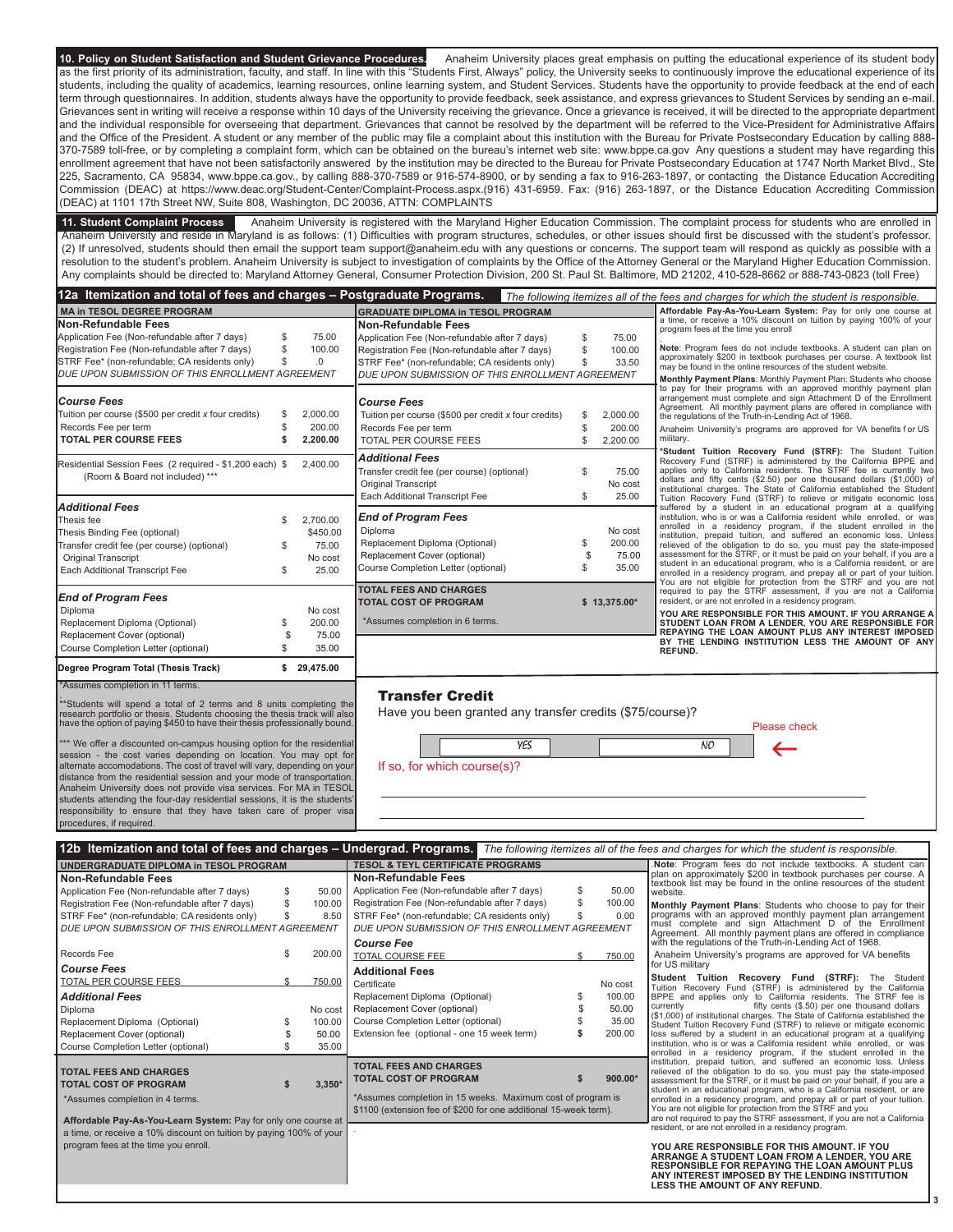## 12c TOTAL CHARGES FOR THE CURRENT PERIOD OF ATTENDANCE

ESTIMATED TOTAL CHARGES FOR THE ENTIRE EDUCATIONAL PROGRAM: MA: \$26,775 Graduate Dip: \$13,375

THE TOTAL CHARGES THE STUDENT IS OBLIGATED TO PAY UPON ENROLLMENT:

#### Notice Concerning State Approval

Anaheim University is approved to operate by the California Bureau for Private Post-Secondary Education. "Approval to operate" means that Anaheim University operates in compliance with state standards as set forth in the California Education Code and the California Code of Regulations.

#### Notice Concerning Transferability of Units and Degrees Earned at our Institution

Anaheim University is accredited by the Distance Education Accrediting Commission (DEAC). The DEAC is listed by the U.S. Department of Education as a recognized accrediting agency and recognized by the Council for Higher Education Accreditation (CHEA). In general, qualifications from accredited universities are widely recognized; however, prospective students are advised to check with their respective school districts, state, professional organizations and government agencies when licensing and/or credentials are the eventual objective of the prospective student. It is entirely up to the discretion of the college, university or institution for which a student is seeking admission, to decide on the acceptance of the said student into a given degree program and the transferability of units and degrees to other institutions is not guaranteed. It is recommended that if transfer of credit or degree is the eventual goal of the prospective student, that the student contact all institutions in which the student is potentially interested in seeking enrollment. The transferability of credits you earn at Anaheim University is at the complete discretion of an institution to which you may seek to transfer. Acceptance of the Master of Arts, Graduate Diploma, Undergraduate Diploma, or Certificate in TESOL or Certificate in Teaching English to Young Learners you earn in the Anaheim University Graduate School of Education or David Nunan TESOL Institute is also at the complete discretion of the institution to which you may seek to transfer. If the credits, degree, diploma or certificate that you earn at this institution are not accepted at the institution to which you seek to transfer, you may be required to repeat some or all of your coursework at that institution. For this reason, you should make certain that your attendance at this institution will meet your educational goals. This may include contacting an institution to which you may seek to transfer after attending Anaheim University to determine if your credits, degree, diploma or certificate will transfer.

"My signature below indicates that I have read and understand the information above."

| Signature of student                                                                                                                                                                                                                                                                                                                                                                                                                                                                                                                   | Date (Month / Day / Year)                                        | Signature of Anaheim University Representative          |                     | Date (Month / Day / Year)                                                                         |  |  |  |
|----------------------------------------------------------------------------------------------------------------------------------------------------------------------------------------------------------------------------------------------------------------------------------------------------------------------------------------------------------------------------------------------------------------------------------------------------------------------------------------------------------------------------------------|------------------------------------------------------------------|---------------------------------------------------------|---------------------|---------------------------------------------------------------------------------------------------|--|--|--|
| <b>Attachment A to Student Enrollment Agreement</b><br>"Checklist of Pre-Enrollment Disclosures" (please initial below)                                                                                                                                                                                                                                                                                                                                                                                                                |                                                                  |                                                         | Date of Application |                                                                                                   |  |  |  |
| The school represents and the school acknowledges that before the student signed the enrollment agreement, the school provided each of the following materials to the student, and<br>gave the student a sufficient opportunity to read and review each of the materials before obtaining the student's signature to the agreement. The initials of the school's representative<br>and the student signify that the materials were provided to the student at the time and in the manner required.                                     |                                                                  |                                                         |                     |                                                                                                   |  |  |  |
| I have received all of the materials in the following checklist of Pre-Enrollment Disclosures, which I acknowledge by initialing them:                                                                                                                                                                                                                                                                                                                                                                                                 |                                                                  |                                                         |                     |                                                                                                   |  |  |  |
| <b>Enrollment agreement</b> - upon signing the enrollment agreement, the student received a copy of this agreement,<br>including all applicable information, the title of the program, and an itemization and total of all charges:                                                                                                                                                                                                                                                                                                    | (Please initial)<br>Student STUDENT INITIALS<br>(Please initial) |                                                         |                     |                                                                                                   |  |  |  |
| <b>Catalog [or brochure]</b> - before signing the enrollment agreement, the student received a copy of the school's catalog<br>School<br>AU<br>Student<br><b>STUDENT INITIALS</b><br>[or brochure], including a description of the program of instruction:                                                                                                                                                                                                                                                                             |                                                                  |                                                         |                     |                                                                                                   |  |  |  |
| (Please initial)<br>Explanation of withdrawal and refund rights (Attachment B of this enrollment agreement) - before signing the<br>School<br>AU<br><b>Student</b><br><b>STUDENT INITIALS</b><br>enrollment agreement, the student received a written statement of the refund policy that applies if the student withdraws<br>after the cancellation period, including examples of how the policy applies:                                                                                                                             |                                                                  |                                                         |                     |                                                                                                   |  |  |  |
| (Please initial)<br>Performance Fact Sheet (Attachment C of this enrollment agreement) - "Prior to signing this enrollment agreement,<br>School<br>AU<br><b>Student</b><br>STUDENT INITIALS<br>you must be given a catalog or brochure and a School Performance Fact Sheet, which you are encouraged to review<br>prior to signing this agreement. These documents contain important policies and performance data for this institution.                                                                                               |                                                                  |                                                         |                     |                                                                                                   |  |  |  |
| This institution is required to have you sign and ate the information included in the School Performance Fact Sheet<br>relating to completion rates, placement rates, license examination passage rates, and salaries or wages, and the most<br>recent three-year cohort default rate, if applicable, prior to signing this agreement."                                                                                                                                                                                                |                                                                  |                                                         |                     |                                                                                                   |  |  |  |
| 14 Certification by student<br>I understand that this is a legally binding contract. My signature below certifies that I have read, understood, and agreed to my rights and responsibilities, and that the institution's<br>cancellation and refund policies have been clearly explained to me. I alsounderstandthat the Universityreserves he right to changeadmissionstandards tuition and other fees, graduation<br>requirements, and any and all academic and administrative policies or course schedules during my term of study. |                                                                  |                                                         |                     |                                                                                                   |  |  |  |
| Signature of student                                                                                                                                                                                                                                                                                                                                                                                                                                                                                                                   | Date (Month / Day / Year)                                        | Signature of Anaheim University Representative          |                     | Date (Month / Day / Year)                                                                         |  |  |  |
| <b>Publicity Release and Personal Data</b>                                                                                                                                                                                                                                                                                                                                                                                                                                                                                             |                                                                  |                                                         |                     |                                                                                                   |  |  |  |
| authorize Anaheim University to use my name, statements and likeness, without charge, for promotional purposes in Anaheim University publications, video webpages, or in other<br>formats.                                                                                                                                                                                                                                                                                                                                             | Signature of student:                                            |                                                         | Date                |                                                                                                   |  |  |  |
| <b>First Name</b>                                                                                                                                                                                                                                                                                                                                                                                                                                                                                                                      | (Month                                                           | OFFICE USE ONLY<br>Copy given to student <sub>ear</sub> |                     |                                                                                                   |  |  |  |
| <b>Address: Street Address</b>                                                                                                                                                                                                                                                                                                                                                                                                                                                                                                         |                                                                  |                                                         |                     | Date:<br>(Month / Day / Year)                                                                     |  |  |  |
| City                                                                                                                                                                                                                                                                                                                                                                                                                                                                                                                                   | State / Province / Prefecture                                    | Zip / Postal Code                                       |                     | Country                                                                                           |  |  |  |
| Program for which you are enrolling:                                                                                                                                                                                                                                                                                                                                                                                                                                                                                                   | <b>MA in TESOL</b><br>Graduate Diploma in TESOL                  | Undergraduate Diploma in TESOL                          |                     | <b>TESOL Certificate   TEYL Certificate</b>                                                       |  |  |  |
| <b>Anaheim University and Accessibility Accommodations</b><br>Anaheim University will make reasonable provision for students with learning or other disabilities. Do you have a disability that you would like the University to accommodate?                                                                                                                                                                                                                                                                                          |                                                                  |                                                         |                     |                                                                                                   |  |  |  |
| Please check<br>YES                                                                                                                                                                                                                                                                                                                                                                                                                                                                                                                    | NO                                                               |                                                         |                     | If yes, please provide documentation and detail on how your disability can best be accommodated.4 |  |  |  |
| 4                                                                                                                                                                                                                                                                                                                                                                                                                                                                                                                                      |                                                                  |                                                         |                     |                                                                                                   |  |  |  |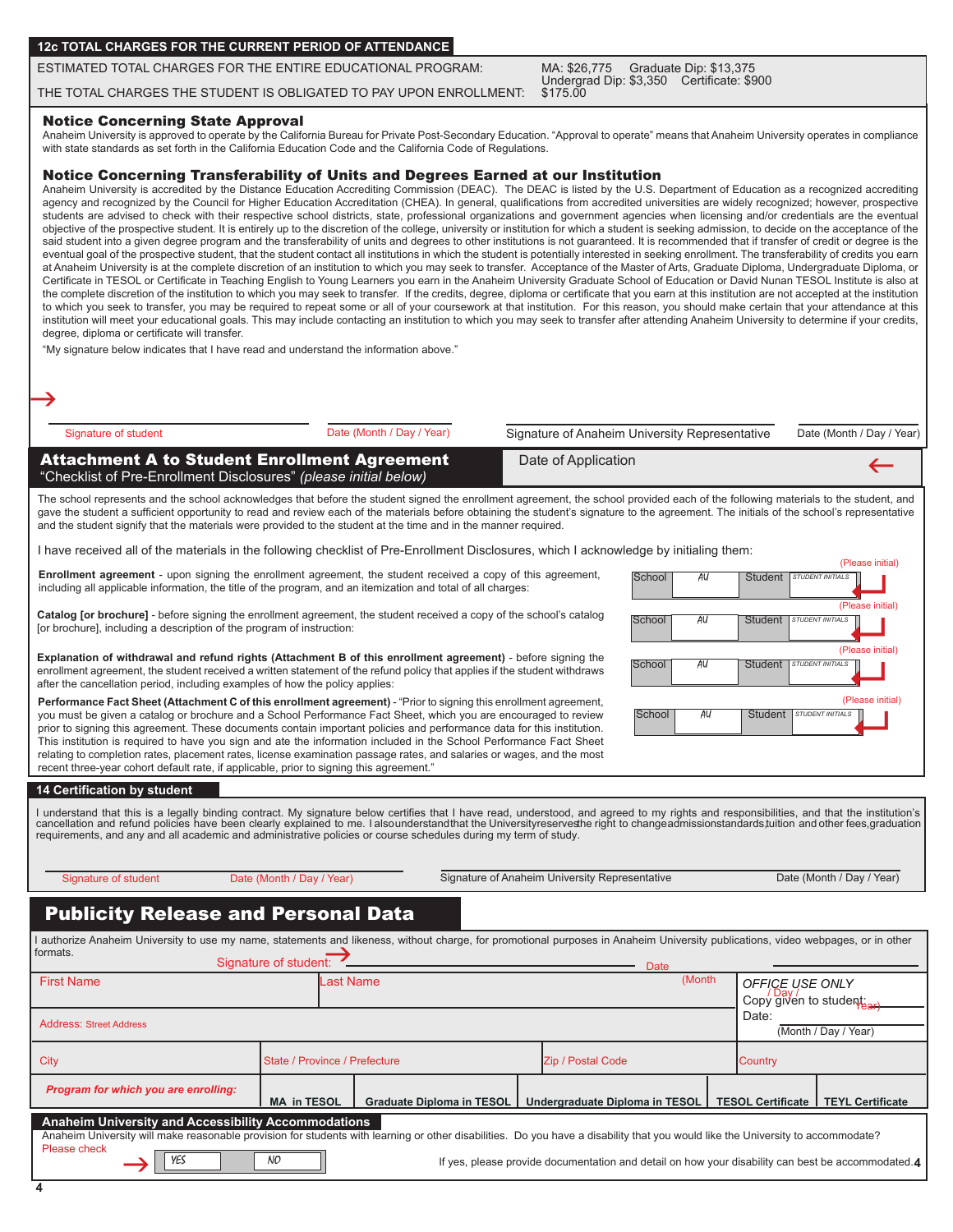## Payment Information: Registration Fee

To complete the enrollment process, Anaheim University must receive a one-time registration fee of \$100 at the time the enrollment agreement is submitted. This fee is non-refundable after seven days. Please indicate the method of payment you would like to use:

Please check  $\leftarrow$ 

Credit card (form available at www.anaheim.edu/credit-card)

Please check here if you would like to use the same credit card that was used for your application fee

Check (please mail to Anaheim University, Office of Admissions Room 110, 1240 S. State College Blvd., Anaheim, CA 92806)

Bank transfer (please contact registrar@anaheim.edu for further information)

# Attachment B to Student Enrollment Agreement

## Explanation of Program Withdrawal and Refund Rights

## **STUDENT'S RIGHT TO CANCEL**

The student has the right to cancel an enrollment agreement in any manner through the first day of the course, or the seventh day after signing the enrollment agreement, whichever is later (the "Cancellation Period"), and obtain a full refund of all monies paid, less the STRF fee, which is currently two dollars and fifty cents (\$2.50) per one thousand dollars (\$1,000) of institutional charges and applies only to California residents. Students canceling after the seven-day Cancellation Period will receive a refund of all amounts paid, less the non-refundable registration fee of \$100 and the non-refundable application fee of \$75 (for graduate programs) or \$50 (for undergraduate programs).

The written notice of cancellation may be given by e-mail, fax, or postal service (in which case, the effective date begins when the letter is deposited in the mail properly addressed with postage prepaid). The "Official Notice of Withdrawal" form can be downloaded from the University website.

For the purposes of determining the student's obligation for the time attended, the student will be considered to have withdrawn from the program when any of the following occurs, unless the Dean or Program Director determines a different course of action:

- The student notifies the school of the withdrawal.
- The school terminates the student's enrollment.
- The student fails to attend classes for a three-week period. In this case, the date of withdrawal will be the last date of attendance.
- The student fails to submit three consecutive lessons or fails to submit a completed lesson required for home study or correspondence within 60 days of its due date.
- The student has not responded to communication in any form from the University for four months.

| For Courses Lasting from<br>7 - 10 weeks | Percentage of Refundable<br>Tuition | <b>SAMPLE CALCULATION</b><br>based on \$2,200 tuition for a<br>7 - 10 week course |
|------------------------------------------|-------------------------------------|-----------------------------------------------------------------------------------|
| Week 1 $(days 0 - 7)$                    | 100% of tuition refunded            | Refund: \$2,200 (100% of \$2,200)                                                 |
| Week 2 $(days 8 - 14)$                   | 85% of tuition refunded             | Refund: \$1,870 (85% of \$2,200)                                                  |
| Week 3 (days 15 - 21)                    | 70% of tuition refunded             | Refund: \$1,540 (70% of \$2,200)                                                  |
| Week 4 (days 22 - 28)                    | 55% of tuition refunded             | Refund: \$1,210 (55% of \$2,200)                                                  |
| Week 5 (days 29 - 35)                    | 40% of tuition refunded             | Refund: \$880 (40% of \$2,200)                                                    |
| Week 6 (days 36 - 42)                    | 20% of tuition refunded             | Refund: \$440 (20% of \$2,200)                                                    |
| Weeks 7 - 10                             | 0% of tuition refunded              | Refund: \$0                                                                       |

NOTICE: YOU MAY ASSERT AGAINST THE HOLDER OF THE PROMISSORY NOTE YOU SIGNED IN ORDER TO FINANCE THE COST OF THE EDUCATIONAL PROGRAM ALL OF THE CLAIMS AND DEFENSES THAT YOU COULD ASSERT AGAINST THIS INSTITUTION, UP TO THE AMOUNT YOU HAVE ALREADY PAID UNDER THE PROMISSORY NOTE.